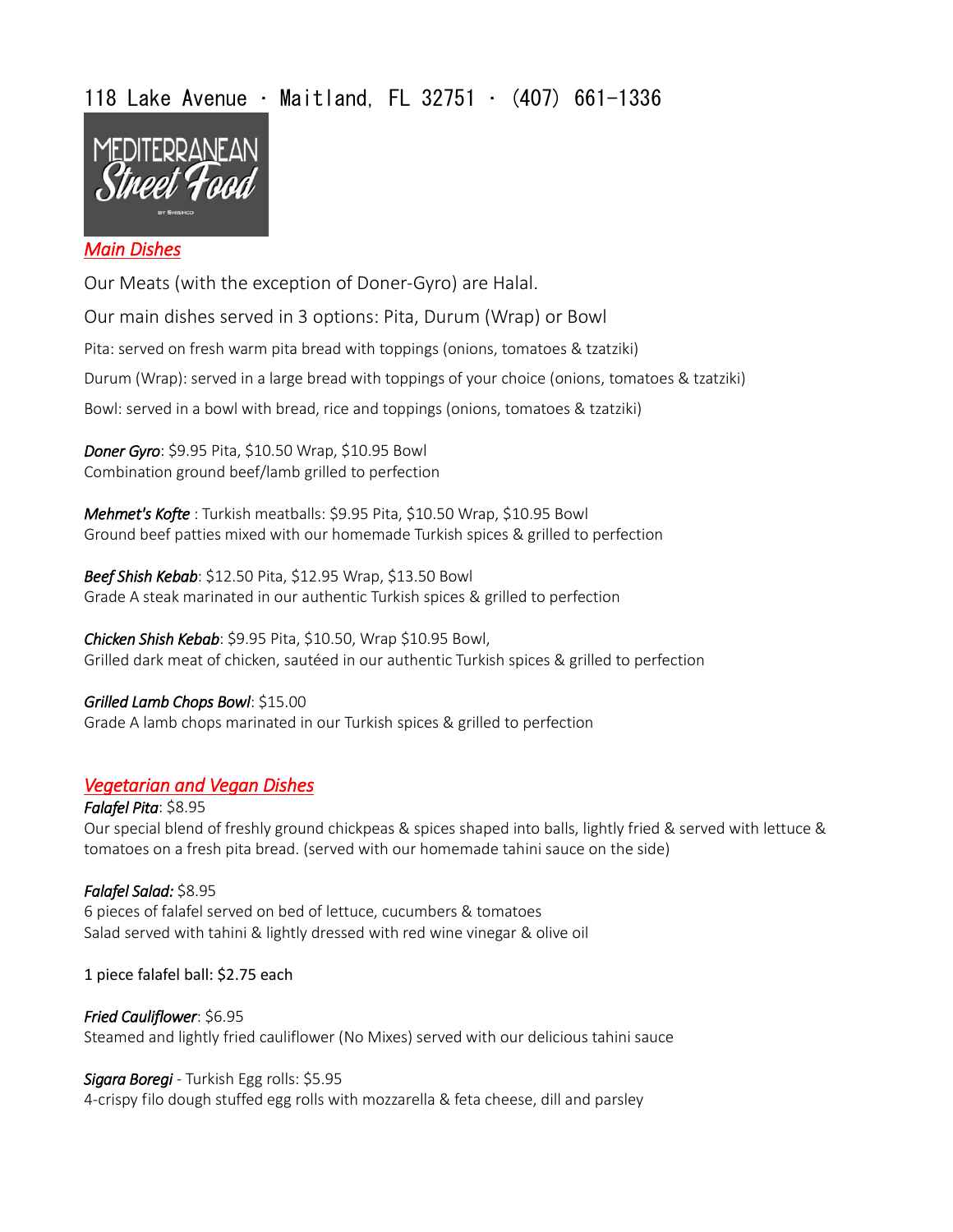# 118 Lake Avenue • Maitland, FL 32751 • (407) 661-1336



#### *Vegan Gyro*: \$7.95

Pita bread with choice of toppings that include hummus or eggplant salad, lettuce, tomatoes, cucumbers, red onions, parsley and bell peppers.

## *Appetizers*

*Hummus:* Freshly pureed chickpeas with tahini, garlic, lemon juice & olive oil: \$8.50

*Eggplant Salad* (Babaganoush): Chargrilled smoky eggplant mixed with chopped bell peppers, parsley and sweet onions: \$7.95

*Stuffed Grape Leaves:* 5 Grape leaves stuffed with rice,pine nuts,onions,mint,parsley & herbs: \$6.95

#### *Salads*

*Shepherd Salad* (Greek Salad): Fresh tomatoes, cucumber, parsley, black olives, red onions & feta cheese dressed with red wine vinegar and olive oil: \$8.95

*Fresh House Salad: Lettuce, tomato, onion, feta cheese, parsley, red wine vinegar & olive oil: \$5.00*

*Gyro Salad: Lettuce, tomato, onion, feta cheese, parsley, red wine vinegar & olive oil topped with Gyro Meat: \$9.95*

*Grilled Chicken Salad: Lettuce, tomato, onion, feta cheese, parsley, red wine vinegar & olive oil topped with grilled chicken: \$9.95*

*Kofte Salad: Lettuce, tomato, onion, feta cheese, parsley, red wine vinegar & olive oil topped with Kofte Patties: \$9.95*

*Ribeye Steak Salad: Lettuce, tomato, onion, feta cheese, parsley, red wine vinegar & olive oil topped with Ribeye Steak: \$11.95*

## *Homemade Dessert*

Baklava: \$2.00 Sweet Pastry made of layers of filo filled with chopped pistachio nuts

#### *Sauces*

Tahini- 2 oz. Blend of sesame paste, garlic, lemon and salt: \$1.75 Garlic Sauce- 2 oz. freshly chopped garlic, salt, olive oil and lemon juice: \$1.50 Julides Hot Relish- 2 oz. mixture of chopped peppers & top secret spices: \$1.75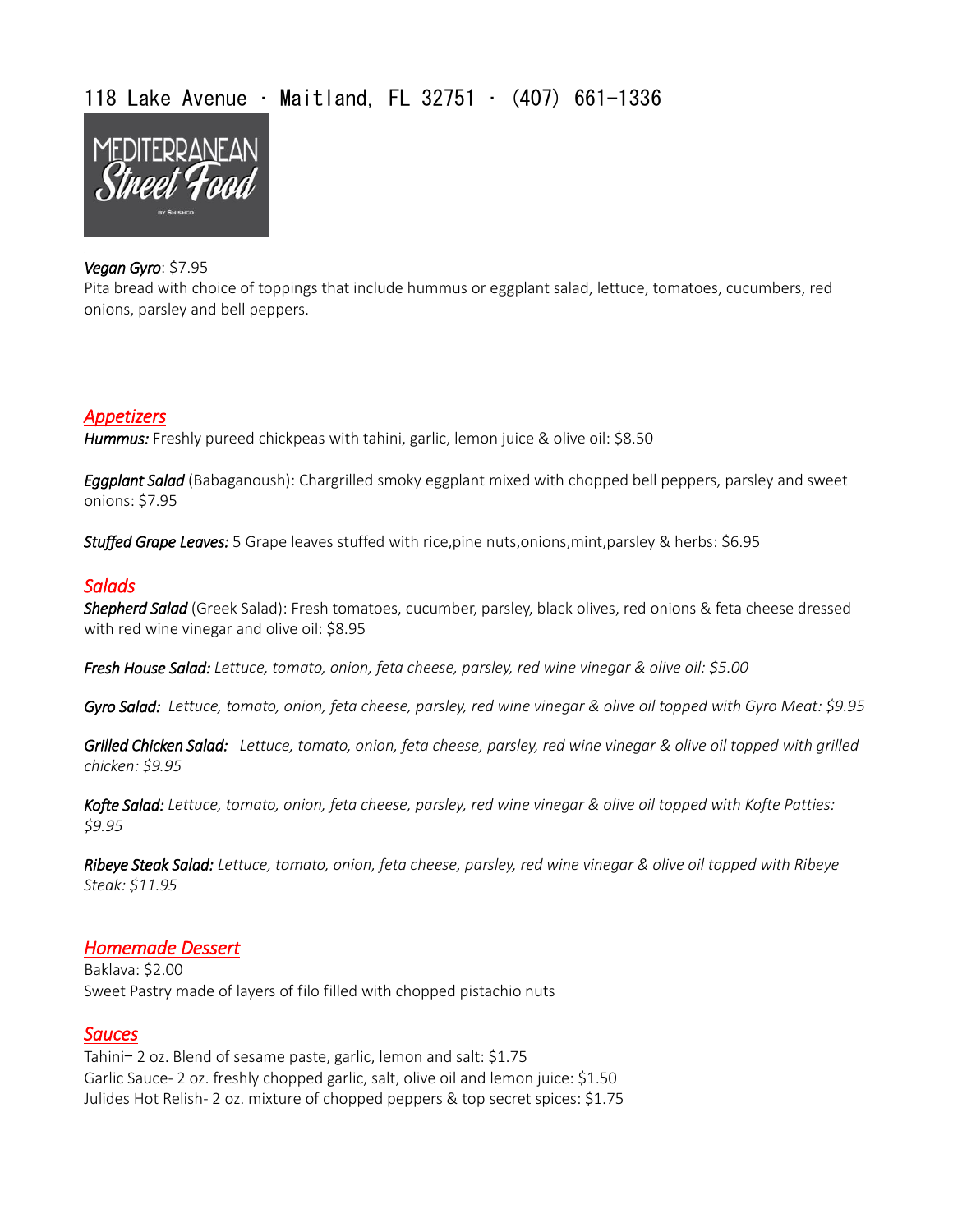# 118 Lake Avenue • Maitland, FL 32751 • (407) 661-1336



Tzatziki- 2 oz. Yogurt sauce with fresh cucumber and spices: \$1.00 All sauces available in 8 oz. servings: \$6 each

#### *Side Orders with any meal*

2 oz. Hummus: \$2.50 2 oz. Eggplant (Babagannus) Salad: \$2.50 House Salad: lettuce, tomatoes, cucumbers, onions, feta cheese with red wine vinegar/oil dressing: \$5 8 oz. Hummus: \$6 8 oz Babagannus: \$6

## *Add-On's*

4 oz. Feta Cheese: \$3.50 Falafel ball per piece: \$2.75 Extra Bread: \$1 Extra Ribeye Steak meat: \$9.95 Extra Chicken meat: \$7.75 Extra Gyro meat: \$4.50 Extra Lamb chop: \$4.50 Extra Kofte patty: \$3.75

## *Cold Drinks*

Canned Soda: \$1.80 Iced Tea: \$1.80 Bottled water: \$1.50 Sparkling water: \$2.25

# *Hot Drinks*

Turkish Coffee served with Turkish Delight: \$3